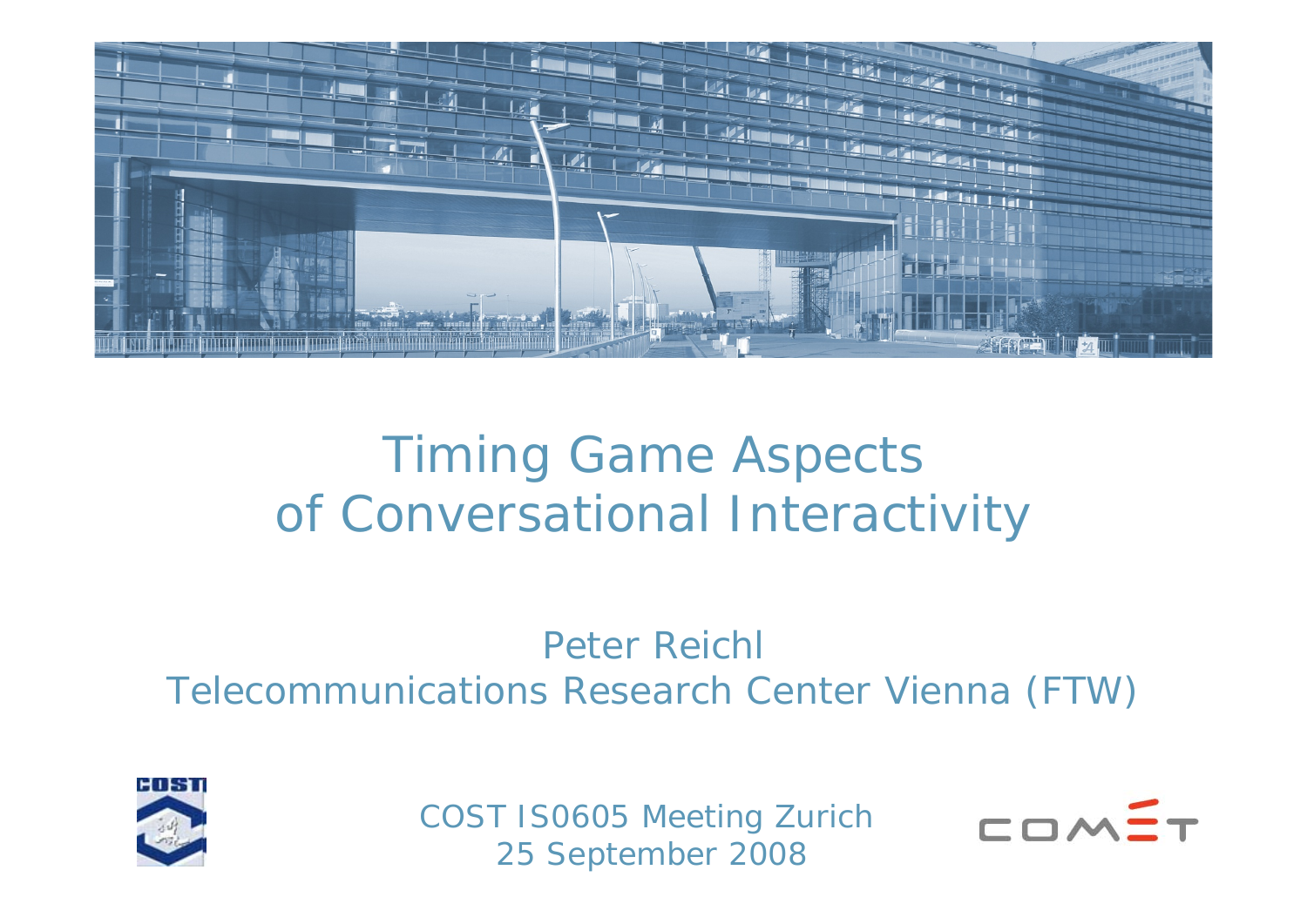# **Overview**



- **Introduction and motivation**
- **Conversation as renewal process**
- **Game-theoretic model**
- The case of asymmetric information
- **Interactivity as utility maximization**
- Conclusions

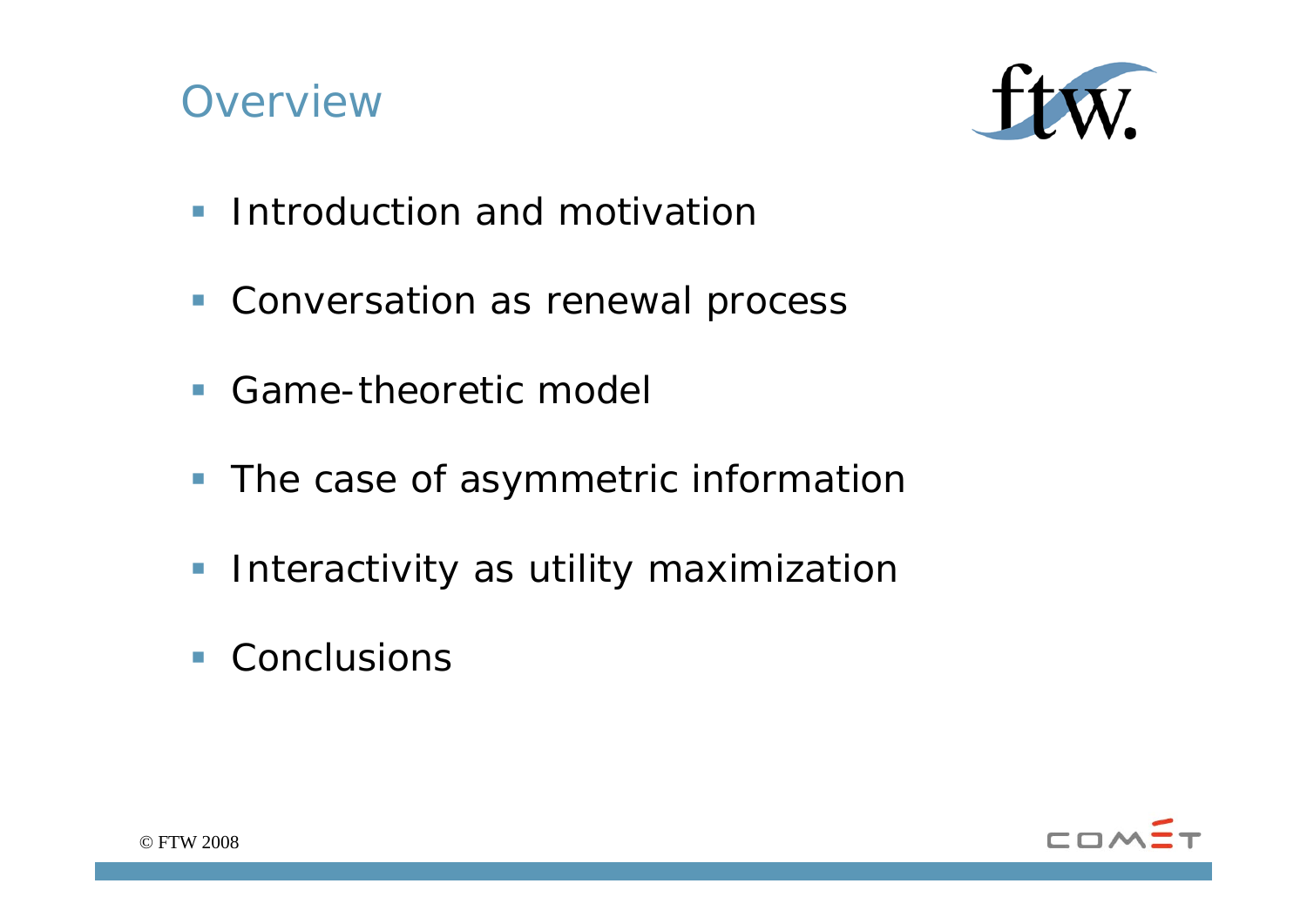### Motivation



- $\mathcal{L}_{\mathcal{A}}$  General context: Charging for Quality-of-Experience (QoX) of telecommunication services
- **Example: Voice-over-IP**
- $\mathcal{L}_{\mathcal{A}}$ Our focus: QoX and conversational interactivity
- Duestion 1: What is interactivity?
- $\overline{\phantom{a}}$ Question 2: How to measure it?



**Question 3: Impact on QoX? And how to use it** for charging purposes?

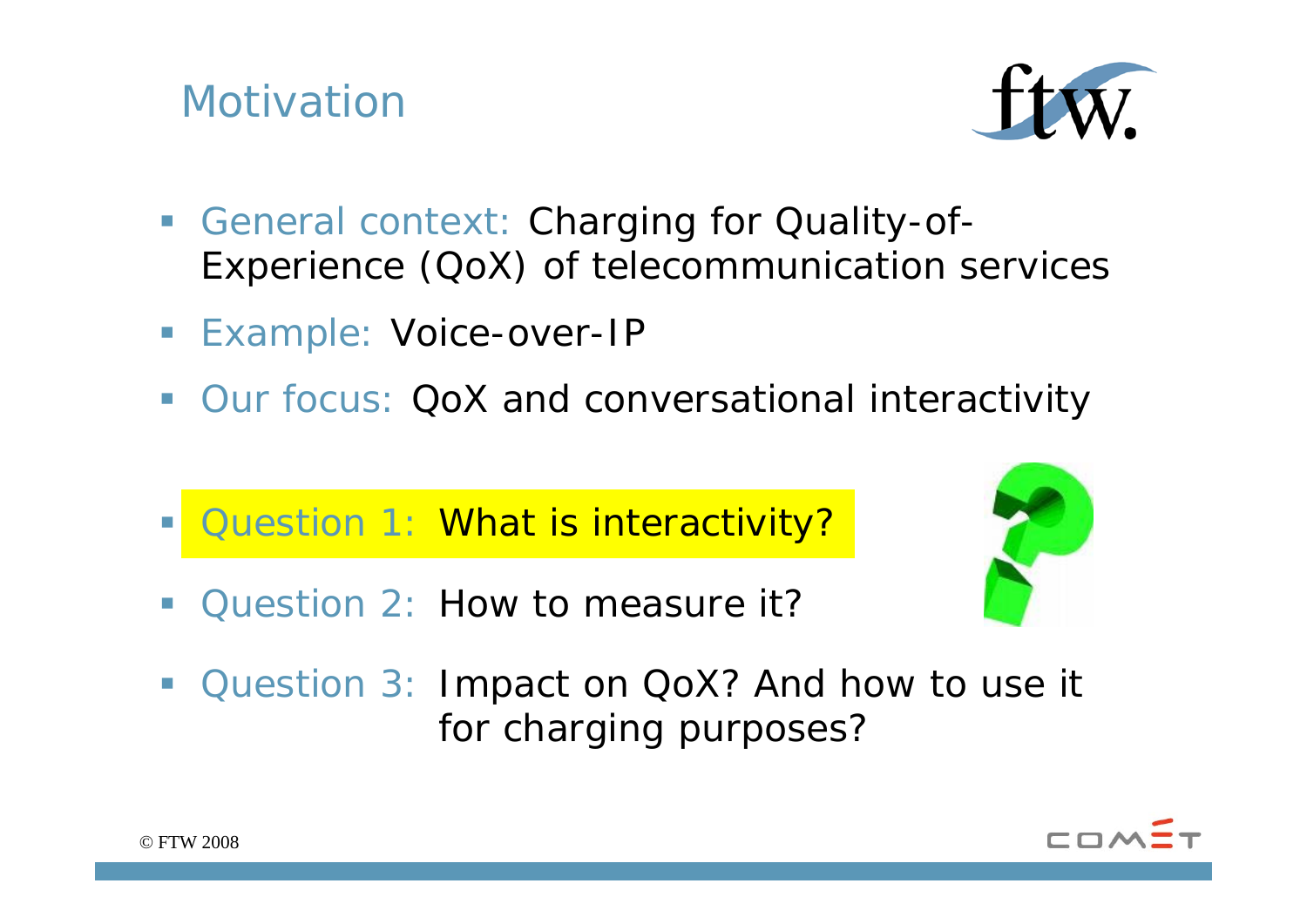State of the Art



- **20 years ago: "Interactivity is a widely used term** with an intuitive appeal, but is an under-defined concept ... it has high face validity, but only narrowly based explication, little consensus on meaning and only recently emerging empirical verification of actual role." [S. Rafaeli 1988]
- **Today: still only intuitive general understanding** of what is interactivity, but
	- lack of proper technical definition
	- lack of feasible and reproducible metrics

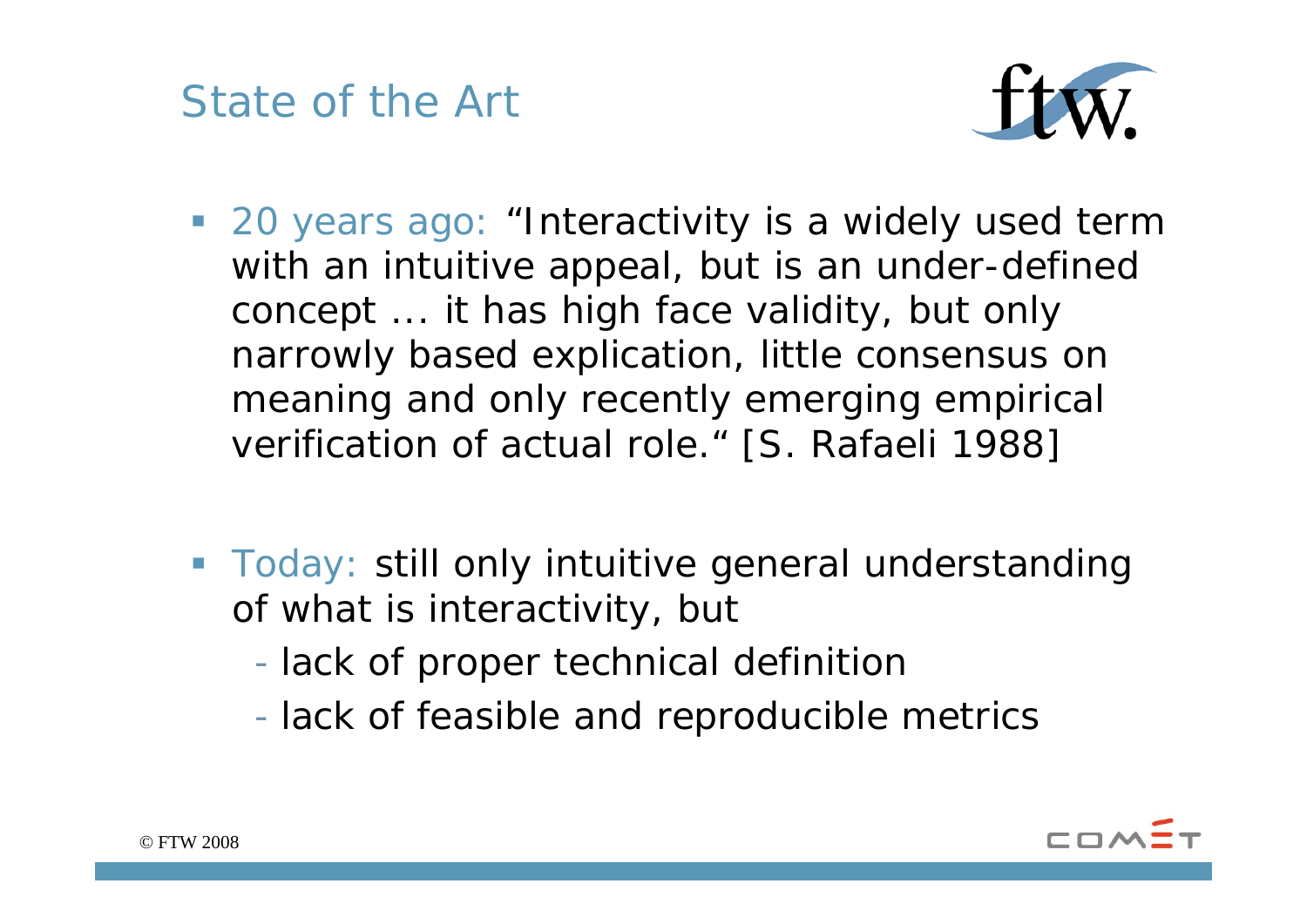Renewal Model



**COA** 

- **First idea: conversation as Renewal Process** 
	- Waiting times = talk spurts
	- Renewal times = speaker alternations



 $\overline{\phantom{a}}$ Related metric: Speaker Alternation Rate (SAR)

→∞*t*

 $^\infty$  t

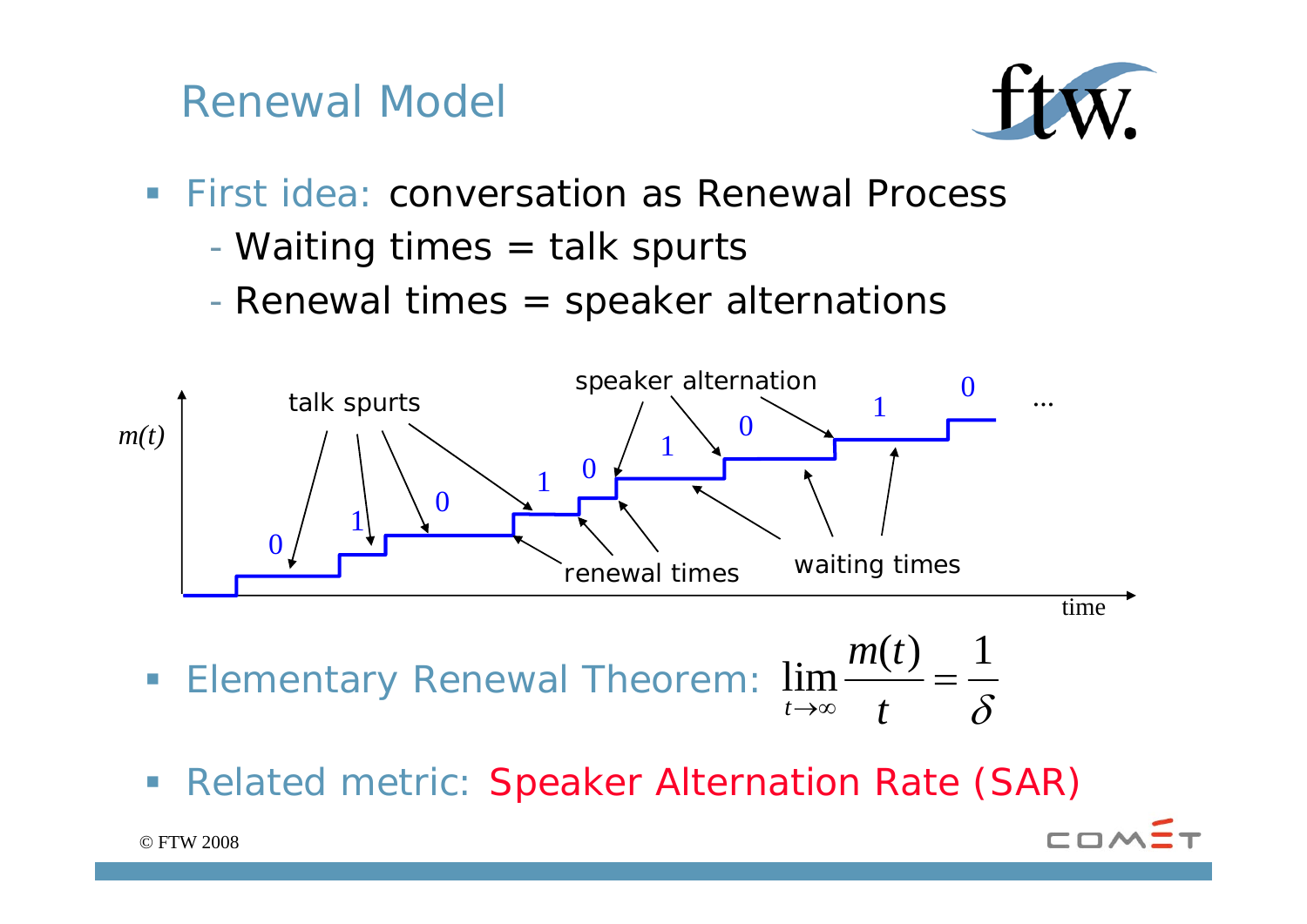Bilateral Conversations



- **So far: very simple model (only 2 states)**
- $\mathcal{L}_{\mathcal{A}}$ But: standard ITU-T conversation model (Rec. P.59)

- two participants: #0 and #1

players are either speaking or listening at a time

-- four resulting states:

0, 1, M (mutual silence), D (double talk)

|                 | #O<br>speaking | #O<br>listening |
|-----------------|----------------|-----------------|
| #1<br>speaking  |                |                 |
| #1<br>listening |                | M               |

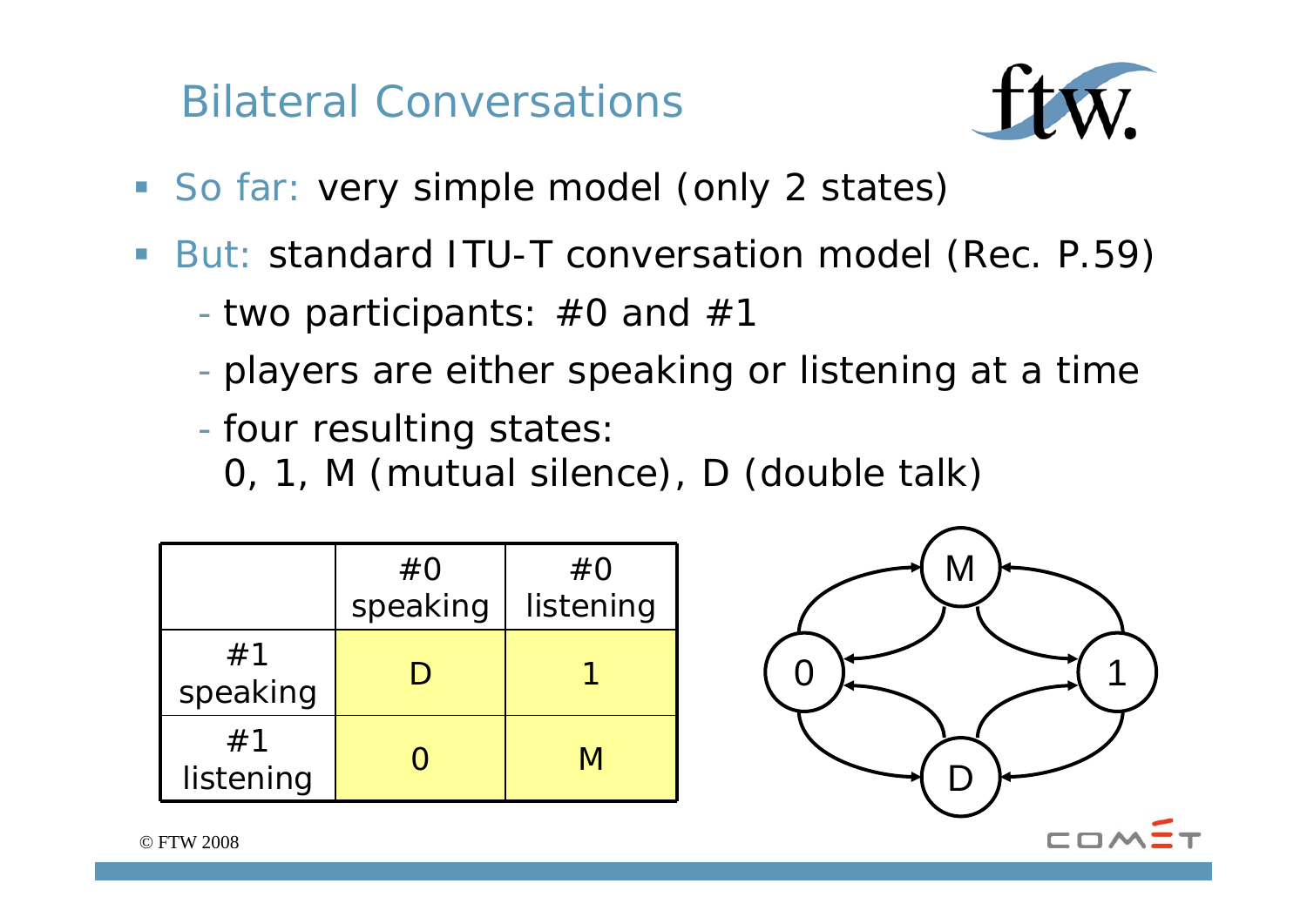Game-theoretic Model



**Iolea: semantic model + game theory**  $conversion = game between two players$ who aim at maximizing their individual utilities (gained from mutual exchange of content)

- **Example Context: Timing Games** 
	- $\rightarrow$  "stop" action as only strategic choice
	- $\rightarrow$  notorious example: chicken game



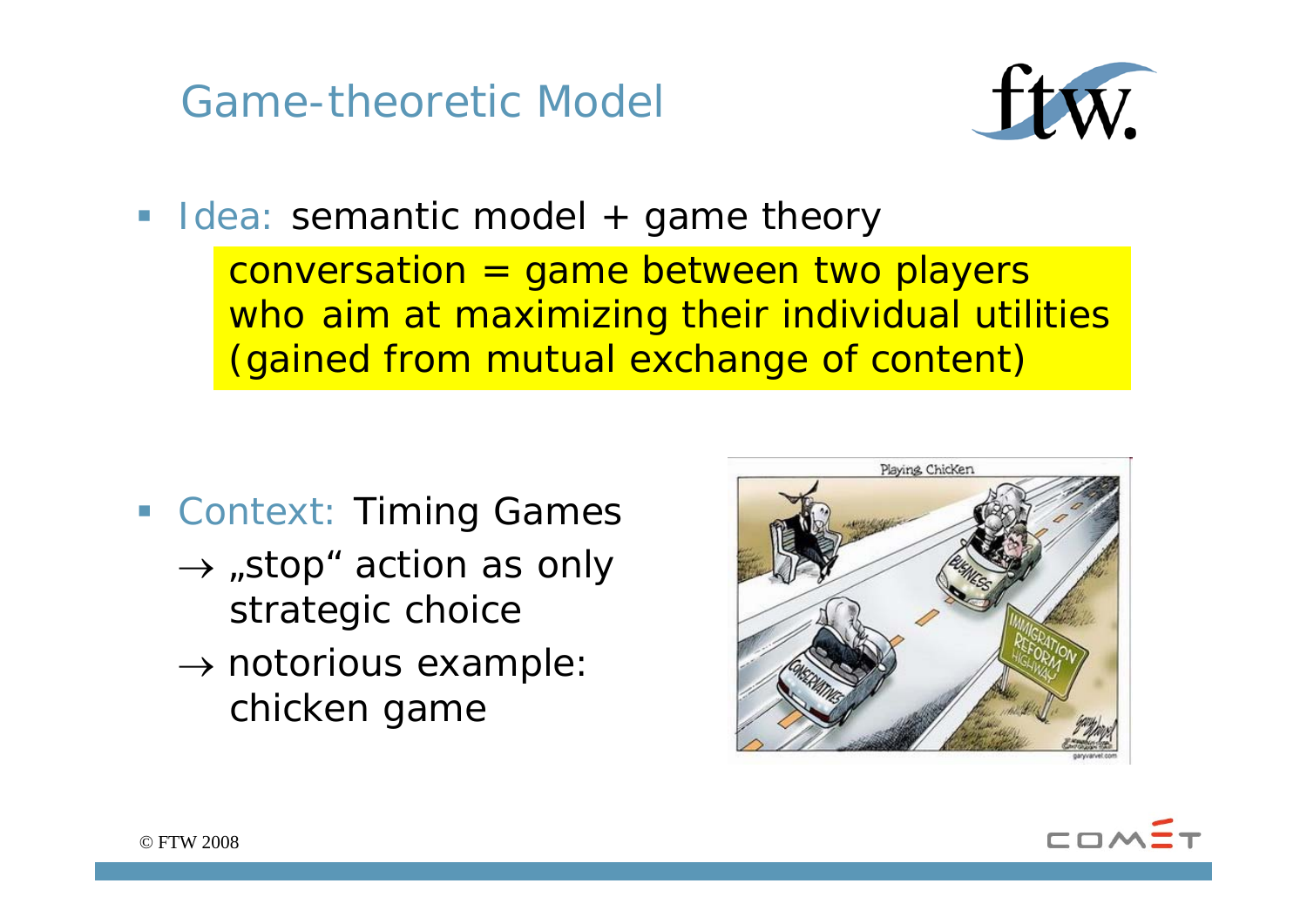#### Model Details



- $\mathbb{R}^3$ Players either in "speaking" or "listening" state
- $\mathcal{L}_{\mathcal{A}}$  Players decide continuously and independently whether to change their state or to remain in present state
- "Content drives intensity"

 $\rightarrow$  talk spurt described by logistic function (sigmoid)

with  $C(0) = 0$  and  $\lim C(t) = C$ *t*→∞



time

$$
\rightarrow C(t) = \left(\frac{\gamma/(\gamma-1)}{\left(1+\kappa\exp(-\rho(t-\mu))\right)^{1/\kappa}} - \frac{\gamma}{\gamma-1}\right) \cdot C
$$

with 
$$
\gamma = (1 + \kappa \exp(\rho \mu))^{1/\kappa}
$$

*©* FTW 2008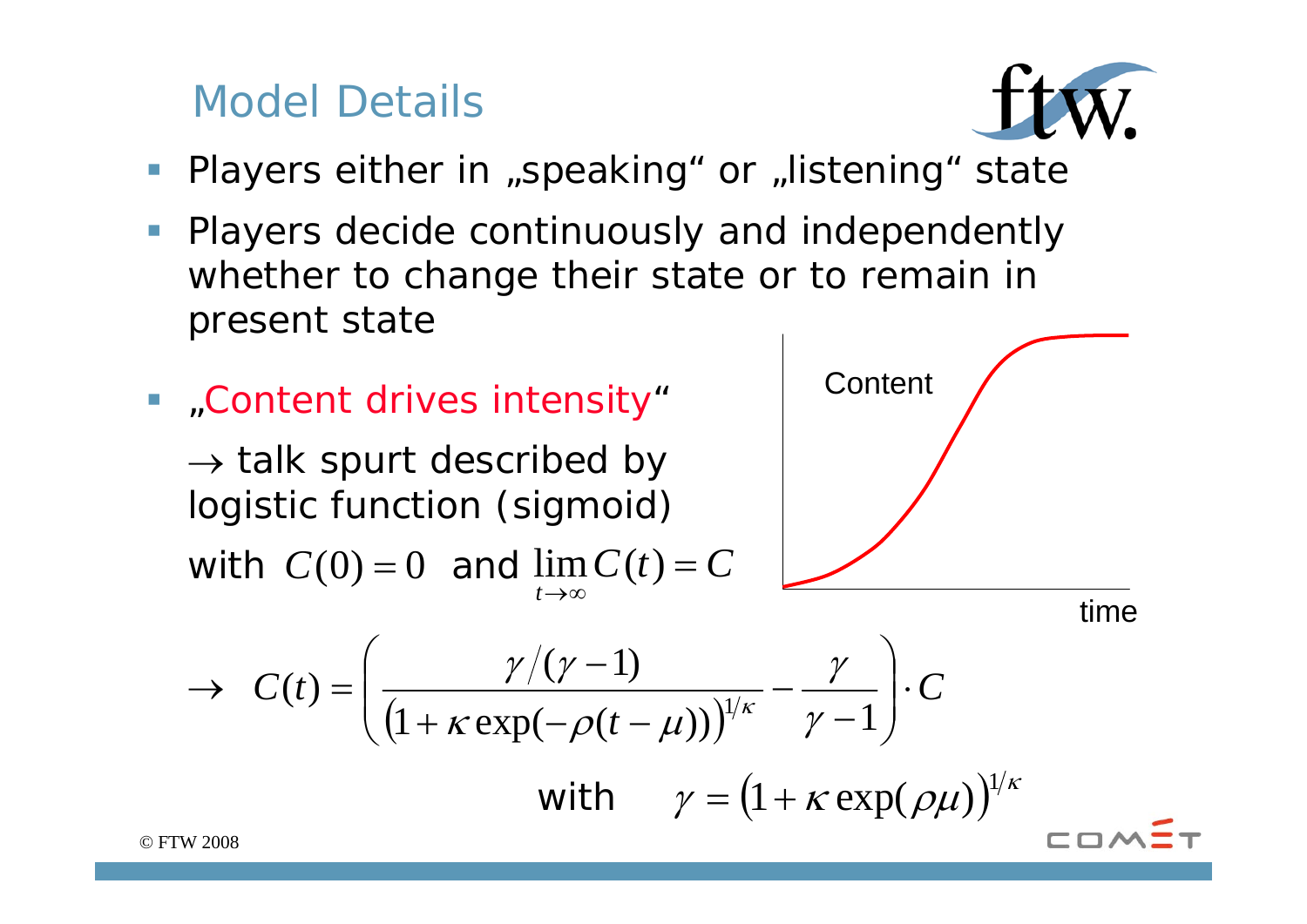Model Details (cont'd)



**Sender: intensity = derivative of content function** 

$$
I(t) = \frac{d}{dt}C(t) = \frac{\gamma}{\gamma - 1} \left( \frac{\rho \exp(-\rho(t - \mu))}{\left(1 + \kappa \exp(-\rho(t - \mu))\right)^{1 + 1/\kappa}} \right) \cdot C
$$

• Receiver: latent intensity ("shadow intensity") directly proportional to received content

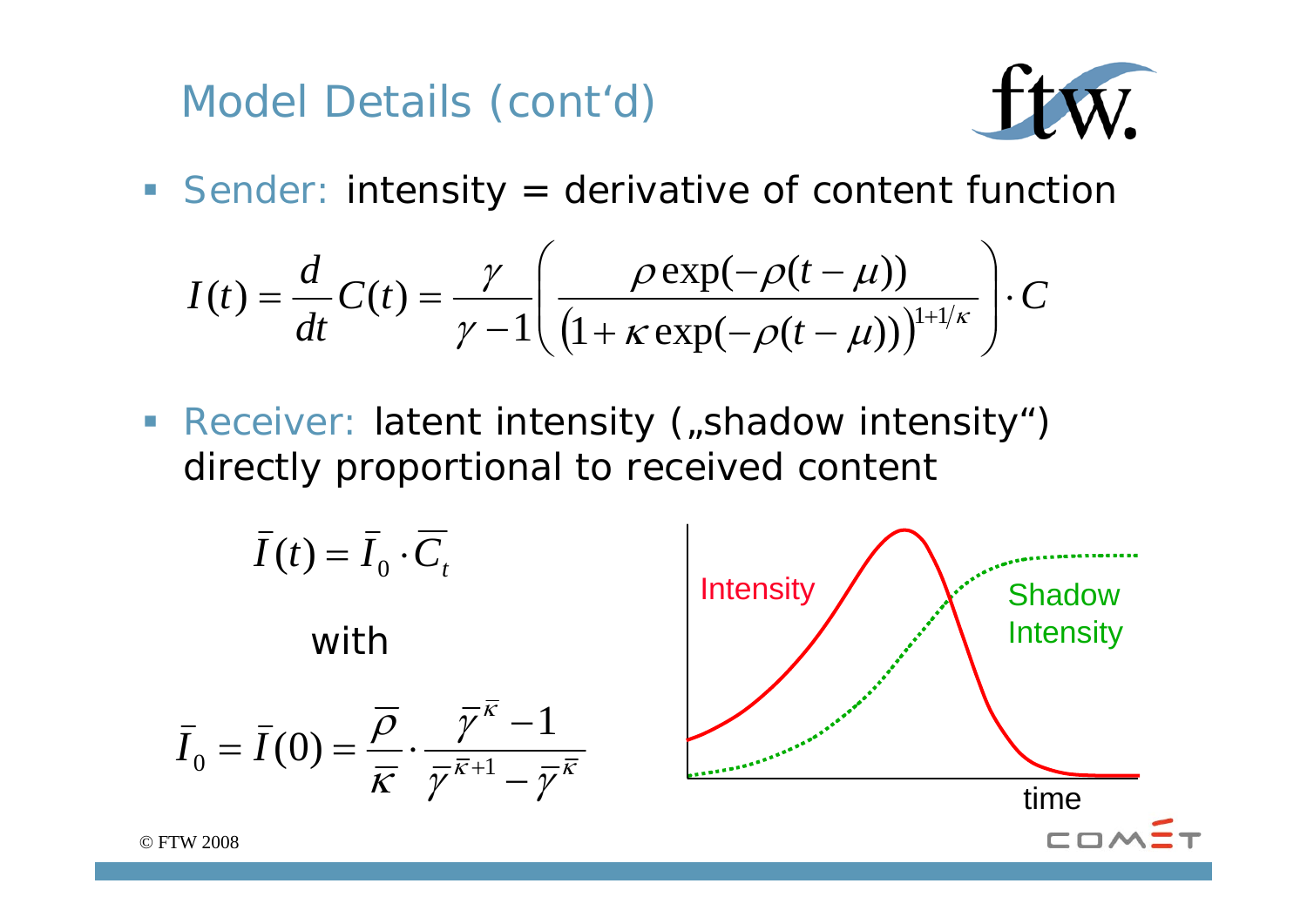# Talk Spurt Utility



Assumption: utility of talk spurt *<sup>n</sup>*

 $=$  total content sent/received during  $T<sub>n</sub>$  $\rightarrow$ ∫ ==  $T_n$ *t* $U_n(T_n) = \int I(t)dt$ 0

- **If Idea: maximize utility for entire conversation**
- $\mathcal{L}_{\mathcal{A}}$ Optimal behaviour: speaker alternation for  $I(T_n) = I(T_n)$

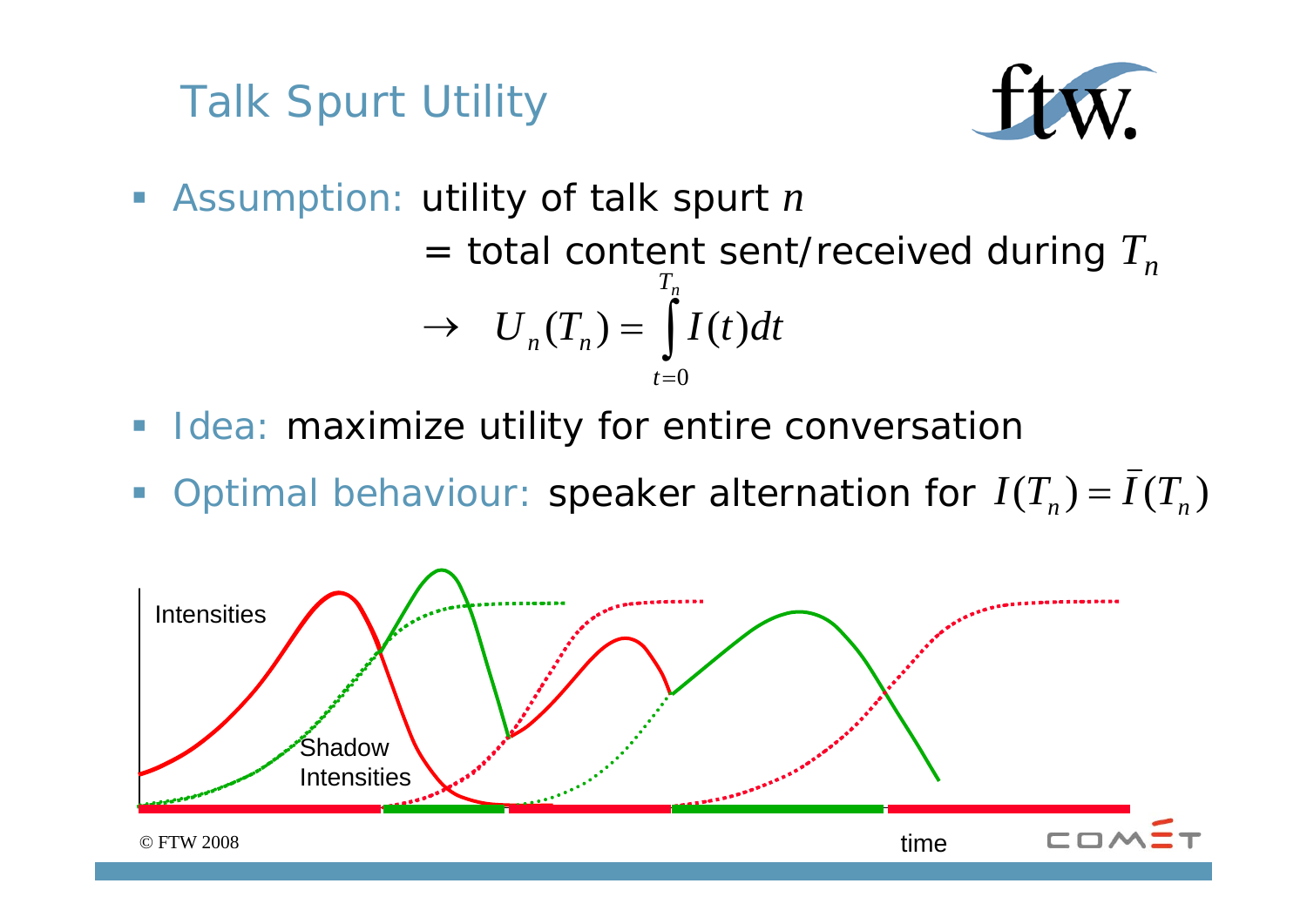

- $\mathcal{L}_{\mathcal{A}}$  Increase of intensity implies two effects:
	- Reduction of talk spurt length
	- Increase of total transmitted content per talk spurt
- **Conclusion: the shorter the talk spurts, the** more efficient the conversation

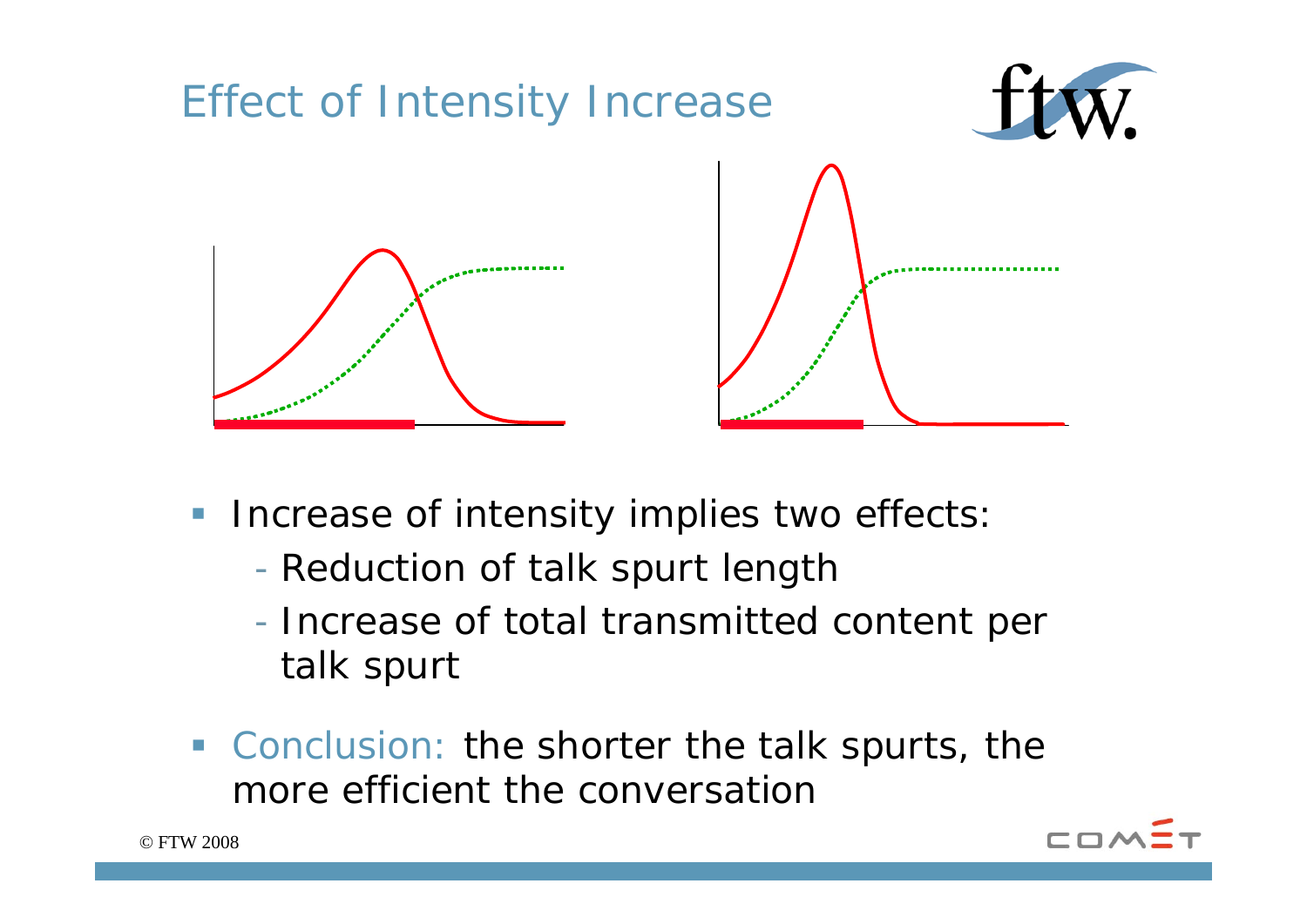# Asymmetric Information



- So far: alternation between states "0" and "1"
- **Remember: each player decides individually** about changing her status (listening/speaking)
- **But: in order to maximize utility, each player** needs to know about the intensity / shadow intensity of the other one
- **Ideally: both optimization processes coincide**
- **Reality: best guess, of course!!!**

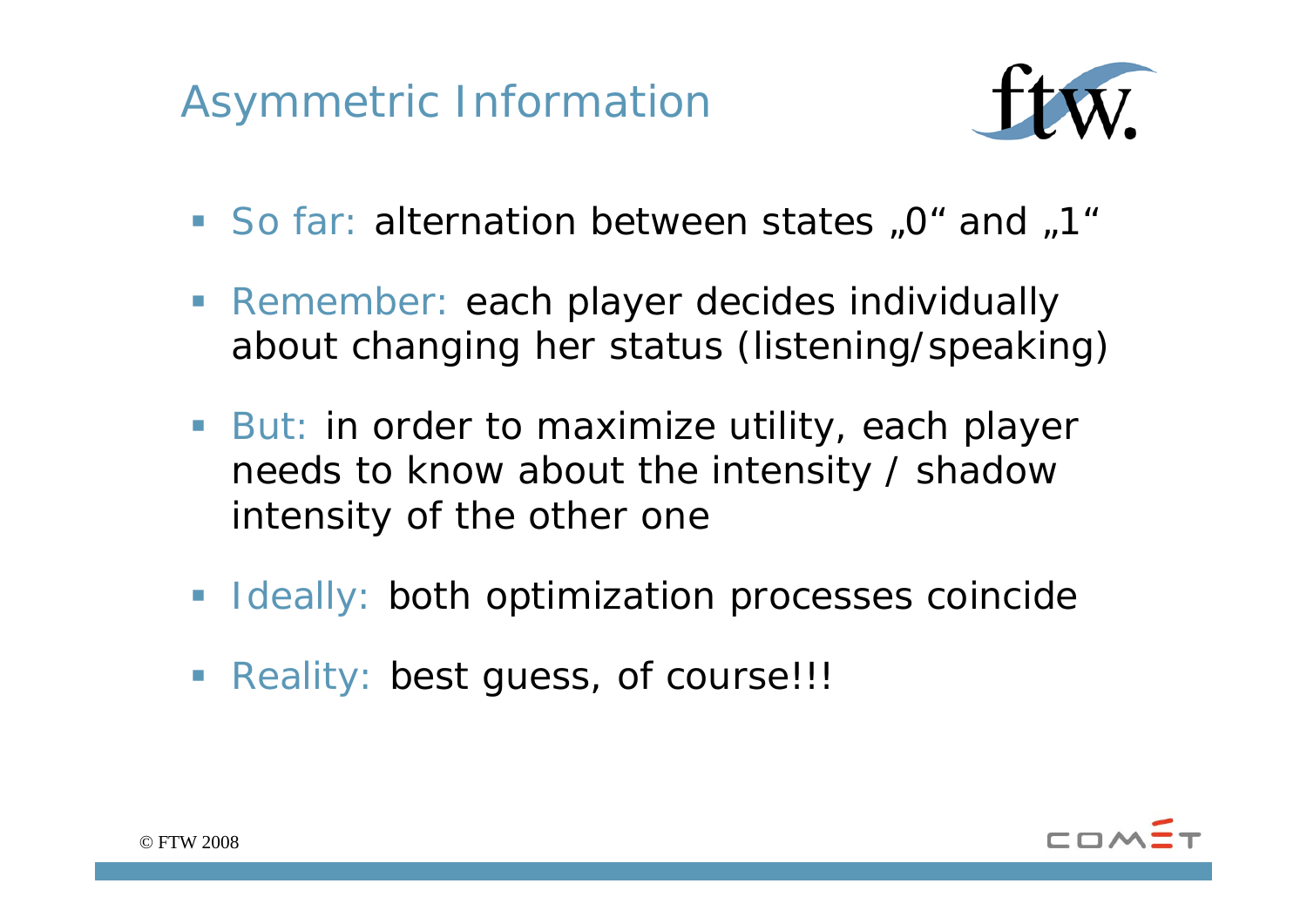Asymmetric Information (cont'd)



- **Assume player 0 (current speaker) makes** erroneous guess about shadow intensity
	- -- Option 1: overestimation
	- -- Option 2: underestimation

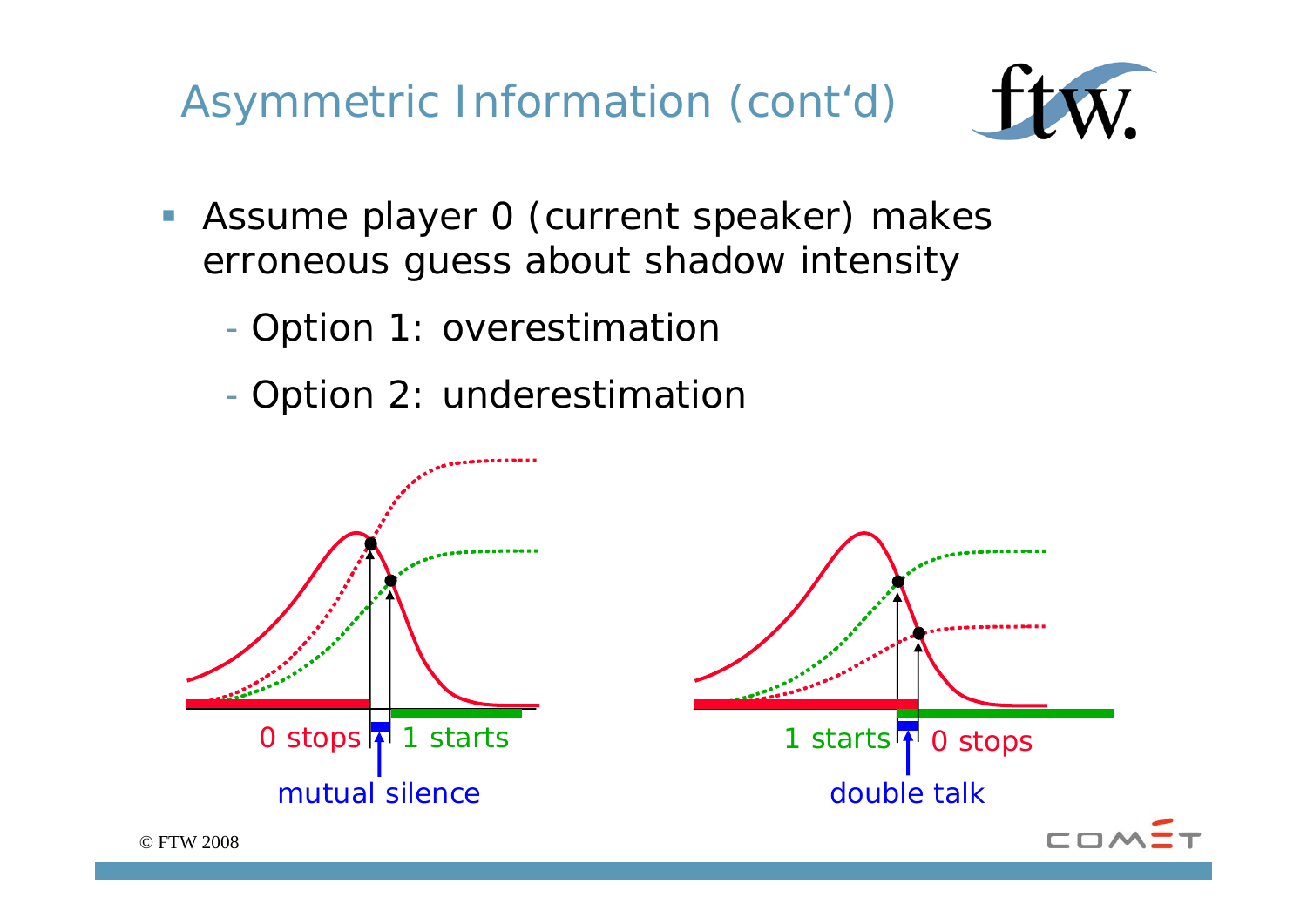



- $\mathcal{L}_{\mathcal{A}}$  Utility of player i depends also on attentiveness of player 1-i
- ldea:
	- $\rightarrow$  Intensity = 1<sup>st</sup> derivative of logistic function
	- $\rightarrow$  Attentiveness = reverse logistic function



■ Note: *I*(*t*) · *A*(*t*) has exactly one maximum

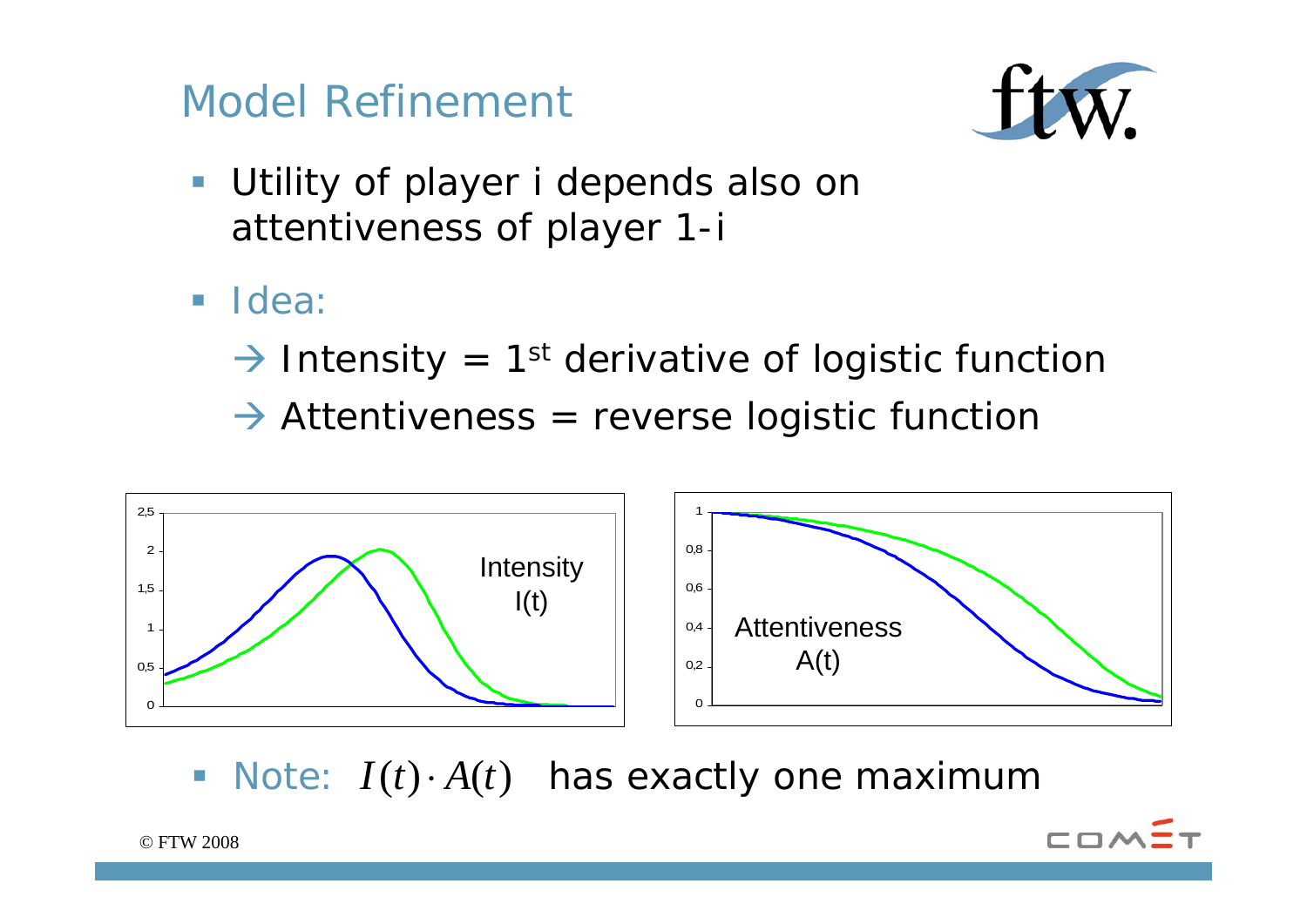Interactivity as Utility Maximization  $\mathbf{W}$ 

**Then: define utility in terms of the product of** sender intensity and listener attentiveness

$$
U_i = \int\limits_0^{T_n} I_i(t) \cdot A_{1-i}(t) dt
$$

- Total utility for conversation of length  $T =$  sum of utilities during individual talk spurts  $T<sub>n</sub>$
- ${U(T)}$  over  ${N;T_1,...,T_N}$  such that  $\sum$ = *n* 1 = *N*  $\max \{U(T)\}$  over  $\{N; T_1, \ldots, T_N\}$  such that  $\sum T_n = T$ **Resulting optimization problem:**